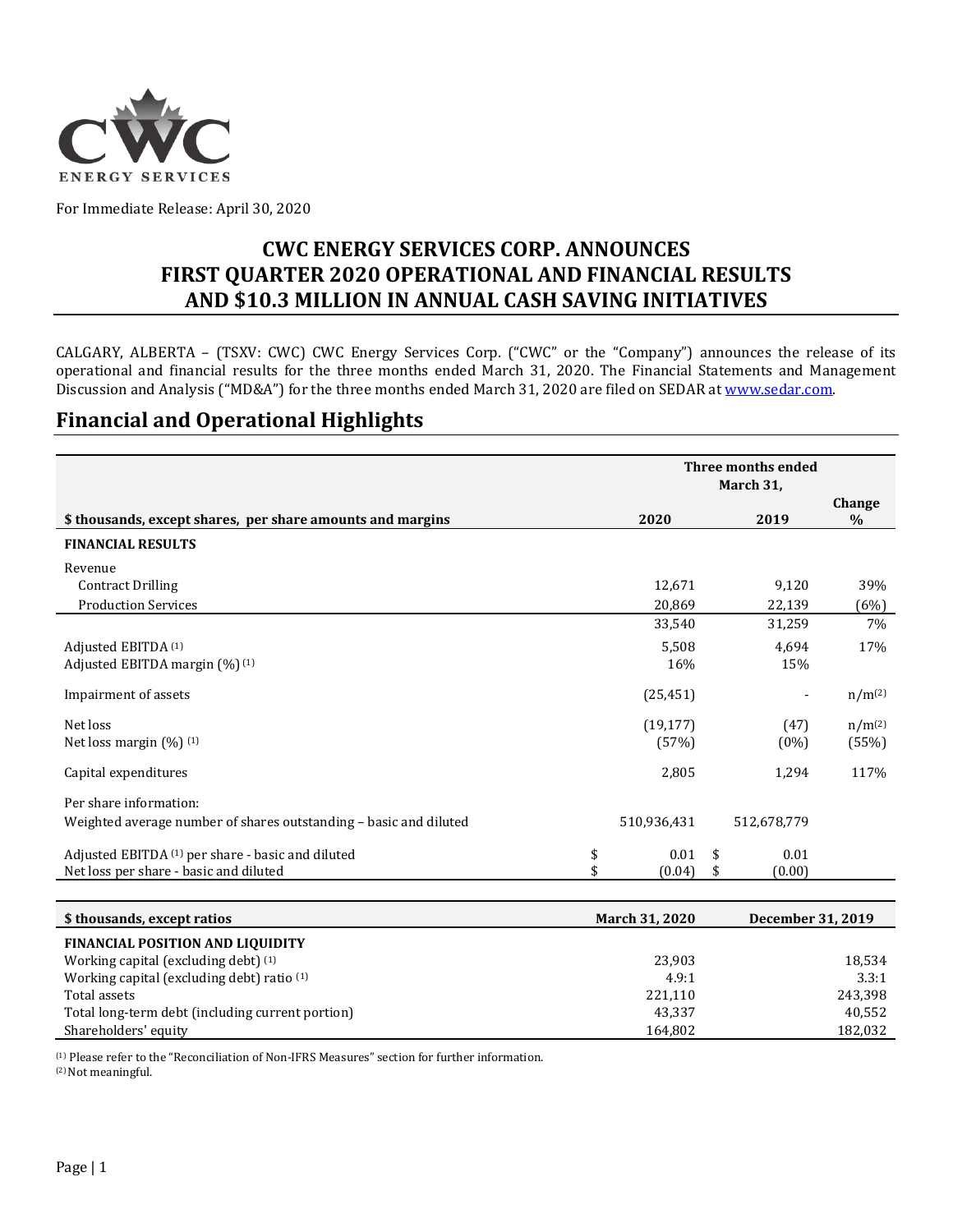Working capital (excluding debt) for March 31, 2020 has increased \$5.4 million (29%) since December 31, 2019 driven by increases in accounts receivable (\$3.2 million (13%)) and decreases in account payable (\$2.9 million (36%)) offset by a decrease in prepaid expenses and deposits (\$0.8 million (29%)). Due to the seasonality of the oilfield services business in Canada, working capital typically peaks in Q1 and drops in Q2 as accounts receivable are collected. Long-term debt (including current portion) has increased 7% from December 31, 2019 in part to fund the increase in working capital (excluding debt) required. Shareholders' equity has decreased \$17.2 million (9%) since December 31, 2019 primarily due to the net loss for the quarter ended March 31, 2020 which included a charge for impairment of assets of \$25.5 million partially offset by an unrealized gain on translation of foreign operations of \$2.2 million.

# **Highlights for the Three Months Ended March 31, 2020**

- The COVID-19 health pandemic and the measures put in place to slow the spread of the virus has led to significant global economic demand deterioration for nearly all goods and services, including the use of oil and gas. In addition, on March 6, 2020, OPEC and Russia could not agree on a decrease to crude oil production quotas. In response to Russia's refusal to cut back on crude oil production, Saudi Arabia increased their oil production thereby flooding the global market and decreasing the price of crude oil to uneconomic levels. Average Q1 2020 crude oil price, as measured by West Texas Intermediate ("WTI"), of US\$45.57/bbl was 20% lower than the Q4 2019 average price of US\$56.85/bbl (Q1 2019: US\$54.87/bbl) and ended the quarter at US\$20.48/bbl. The crude oil price in Canada was even more distressed as the price differential between Canadian heavy crude oil, as represented by Western Canadian Select ("WCS"), and WTI of approximately US\$15.00/bbl resulted in WCS of US\$4.69/bbl on March 31, 2020. Natural gas prices, as measured by AECO, decreased 18% from an average of \$2.34/GJ in Q4 2019 to \$1.93/GJ in Q1 2020 (Q1 2019 \$2.44/GJ).
- The Company acted quickly to implement cash saving initiatives to preserve cash resources and maintain balance sheet strength as well as retaining our most valuable asset – our key employees. Annual cash saving initiatives totaling \$10.3 million are anticipated to reduce full year direct operating expenses by \$4.4 million, selling and administrative expenses by \$3.3 million and capital expenditures by \$2.6 million. The Company has reduced its head count by 43% through departures and layoffs of its employees and contractors and incurred \$0.1 million in severance costs related to these layoffs in Q1 2020. CWC now has 355 employees as at April 15, 2020. In addition, the Company expects to receive approximately \$1.3 million under the Canada Emergency Wage Subsidy ("CEWS").
- CWC's Canadian drilling rig utilization in Q1 2020 of 54% (Q1 2019: 47%) exceeded the Canadian Association of Oilwell Drilling Contractors ("CAODC") industry average of 35%. Canadian activity levels in Q1 2020 decreased 10% to 344 drilling rig operating days from seven Canadian drilling rigs (Q1 2019: 382 drilling rig operating days from nine Canadian drilling rigs). Average revenue per operating day of \$22,849 resulted in revenue of \$7.9 million from the Canadian drilling operations. U.S. drilling rig activity levels in Q1 2020 were 144 drilling rig operating days from two U.S. drilling rigs for a utilization of 79% (Q1 2019: nil). U.S. Contract Drilling revenue of \$4.8 million represented 38% of CWC's total Contract Drilling revenue in Q1 2020 with the average revenue per operating day of US\$25,139 from U.S. operations. CWC's service rig utilization in Q1 2020 of 56% (Q1 2019: 53%) was driven by 30,442 operating hours which were 1% lower than the 30,875 operating hours in Q1 2019; a result of the significant drop off in activity levels in mid-March 2020 due to COVID-19 and the corresponding steep drop in oil prices.
- Revenue of \$33.5 million, an increase of \$2.2 million (7%) compared to \$31.3 million in Q1 2019.
- Adjusted EBITDA<sup>(1)</sup> of \$5.5 million, an increase of \$0.8 million (17%) compared to \$4.7 million in Q1 2019.
- Net loss of \$19.2 million, an increase of \$19.2 million compared to a net loss of \$0.05 million in Q1 2019. The increase in net loss is primarily due to a charge for impairment of assets of \$25.5 million.
- During Q1 2020, 3,674,500 common shares (Q1 2019: 2,050,500) were purchased under the Normal Course Issuer Bid ("NCIB") and 3,764,000 common shares (Q1 2019: 1,792,000) were cancelled and returned to treasury.

(1) Please refer to the "Reconciliation of Non-IFRS Measures" section for further information.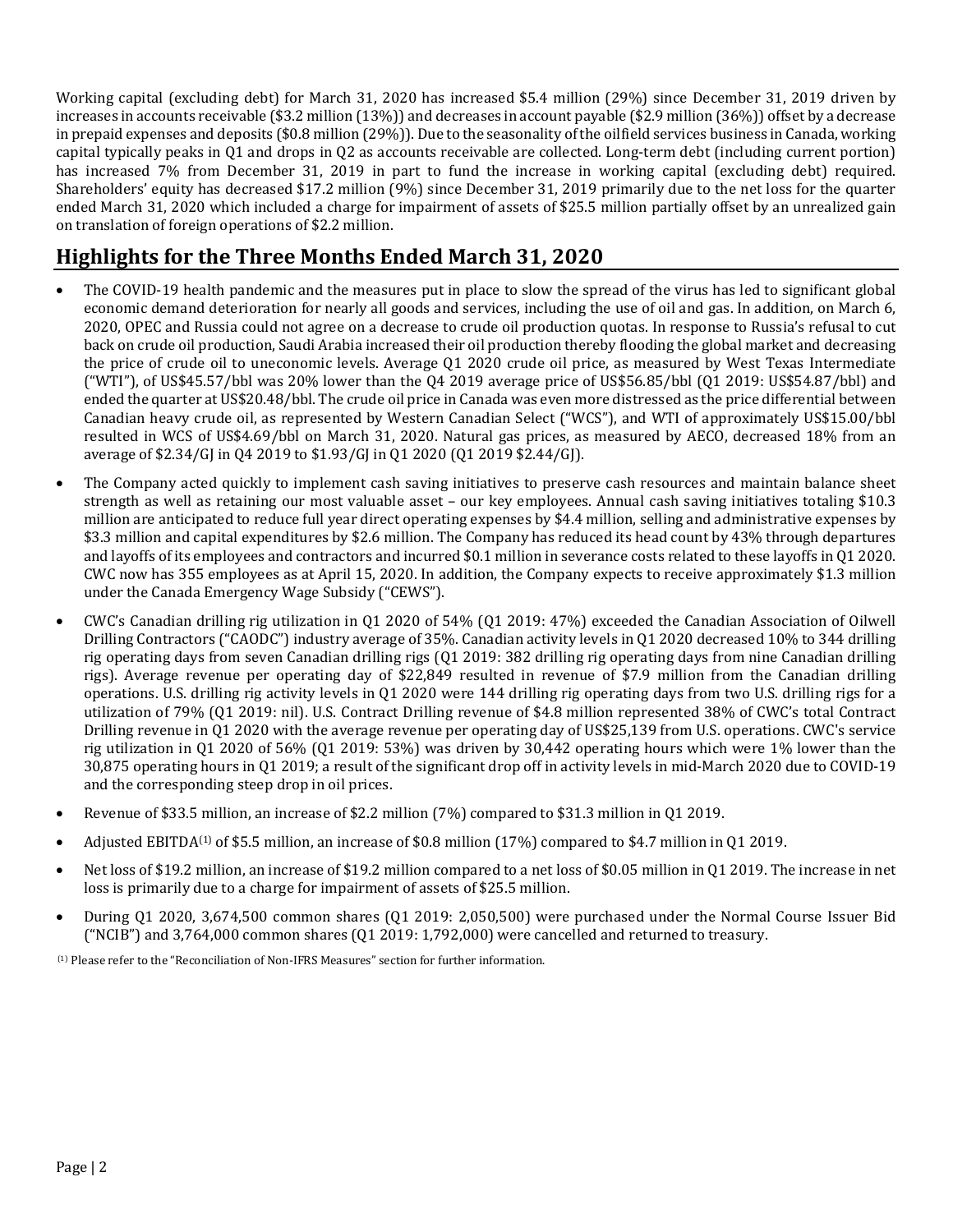## **Operational Overview**

#### **Contract Drilling**

CWC Ironhand Drilling, the Company's Contract Drilling segment, has a fleet of nine telescopic double drilling rigs with depth ratings from 3,200 to 5,000 metres. Eight of nine rigs have top drives and three have pad rig walking systems. All of the drilling rigs are well suited for the most active depths for horizontal drilling in the Western Canadian Sedimentary Basin ("WCSB"), including the Montney, Cardium, Duvernay and other deep basin horizons. The Company has expanded its drilling rig services into select United States basins including the Eagle Ford, Denver-Julesburg ("DJ") and Bakken. One of the Company's strategic initiatives is to continue to increase the capabilities of its existing fleet to meet the growing demands of E&P customers for deeper depths at a cost effective price while providing a sufficient internal rate of return for CWC's shareholders.

|                                                 | Three months ended |                 |                |                 |          |          |          |                 |
|-------------------------------------------------|--------------------|-----------------|----------------|-----------------|----------|----------|----------|-----------------|
| <b>OPERATING HIGHLIGHTS</b>                     | Mar. 31,           | Dec. 31,        | Sep. 30,       | Jun. 30,        | Mar. 31, | Dec. 31, | Sep. 30, | <b>Jun. 30,</b> |
|                                                 | 2020               | 2019            | 2019           | 2019            | 2019     | 2018     | 2018     | 2018            |
| Drilling Rigs - Canada                          |                    |                 |                |                 |          |          |          |                 |
| Total drilling rigs, end of period              | 7                  | 7               | 7              | 7               | 9        | 9        | 9        | 9               |
|                                                 |                    |                 |                |                 |          |          |          |                 |
| Revenue per operating day (1)                   | \$22,849           | \$22,161        | \$20,685       | \$22,750        | \$23,895 | \$26,642 | \$21,263 | \$21,227        |
| Drilling rig operating days                     | 344                | 232             | 130            | 72              | 382      | 491      | 500      | 133             |
| Drilling rig utilization % (2)                  | 54%                | 36%             | 19%            | 11%             | 47%      | 59%      | 60%      | 16%             |
| CAODC industry average utilization %            | 35%                | 23%             | 23%            | 18%             | 29%      | 28%      | 30%      | 17%             |
|                                                 |                    |                 |                |                 |          |          |          |                 |
| Wells drilled                                   | 26                 | 18              | 12             | 10              | 39       | 34       | 41       | 11              |
| Average days per well                           | 13.2               | 12.9            | 10.9           | 8.0             | 9.8      | 14.4     | 12.2     | 12.1            |
| Meters drilled (thousands)                      | 99.6               | 75.6            | 39.6           | 26.7            | 119.8    | 127.8    | 155.2    | 41.0            |
| Meters drilled per day                          | 290                | 326             | 304            | 373             | 314      | 261      | 310      | 309             |
| Average meters per well                         | 3,831              | 4,199           | 3,300          | 2,966           | 3,070    | 3,708    | 3,786    | 3,724           |
|                                                 |                    |                 |                |                 |          |          |          |                 |
| <b>Drilling Rigs - United States</b>            |                    |                 |                |                 |          |          |          |                 |
| Total drilling rigs, end of period              | $\overline{2}$     | $\overline{2}$  | $\overline{2}$ | 2               |          |          |          |                 |
|                                                 |                    |                 |                |                 |          |          |          |                 |
| Revenue per operating day (US\$) <sup>(1)</sup> | \$25,139           | $$34,448^{(3)}$ | \$27,159       | $$54,188^{(3)}$ |          |          |          |                 |
| Drilling rig operating days                     | 144                | 56              | 155            | 25              |          |          |          |                 |
| Drilling rig utilization % (2)                  | 79%                | 31%             | 84%            | 69%             |          |          |          |                 |
|                                                 |                    |                 |                |                 |          |          |          |                 |
| Wells drilled                                   | 10                 | 5               | 16             | $\mathbf{1}$    |          |          |          |                 |
| Average days per well                           | 14.4               | 11.3            | 9.7            | 16.6            |          |          |          |                 |
| Meters drilled (thousands)                      | 40.5               | 14.5            | 50.7           | 2.9             |          |          |          |                 |
| Meters drilled per day                          | 282                | 258             | 327            | 177             |          |          |          |                 |
| Average meters per well                         | 4,053              | 2,942           | 978            | 2,939           |          |          |          |                 |

(1) Revenue per operating day is calculated based on operating days (i.e. spud to rig release basis). New or inactive drilling rigs are added based on the first day of field service.

(2) Drilling rig utilization is calculated based on operating days (i.e. spud to rig release basis).

(3) Revenue is enhanced by one-time recovery of mobilization costs.

Canadian Contract Drilling revenue of \$7.9 million for Q1 2020 (Q1 2019: \$9.1 million) was achieved with a utilization rate of 54% (Q1 2019: 47%), compared to the CAODC industry average of 35%. CWC completed 344 Canadian drilling rig operating days with seven drilling rigs in Q1 2020, a 10% decrease from the 382 Canadian drilling rig operating days with nine drilling rigs in Q1 2019. This decrease in drilling rig operating days in Q1 2020 was solely due to two less drilling rigs in Canada as a result of moving two drilling rigs to the U.S. in May 2019. The Q1 2020 average revenue per operating day of \$22,849 was a decrease of 4% compared to \$23,895 in Q1 2019.

U.S. Contract Drilling revenue of \$4.8 million for Q1 2020 (Q1 2019: nil) was achieved with a utilization rate of 79% (Q1 2019: nil) with 144 U.S. drilling rig operating days. Q1 2020 average revenue per operating day in the U.S. was US\$25,139. Subject to customer contracts, the Company had planned to move two additional drilling rigs to the United States by the end of 2020, however, with the combined impact of COVID-19 and depressed oil prices, the timing of such moves may be delayed.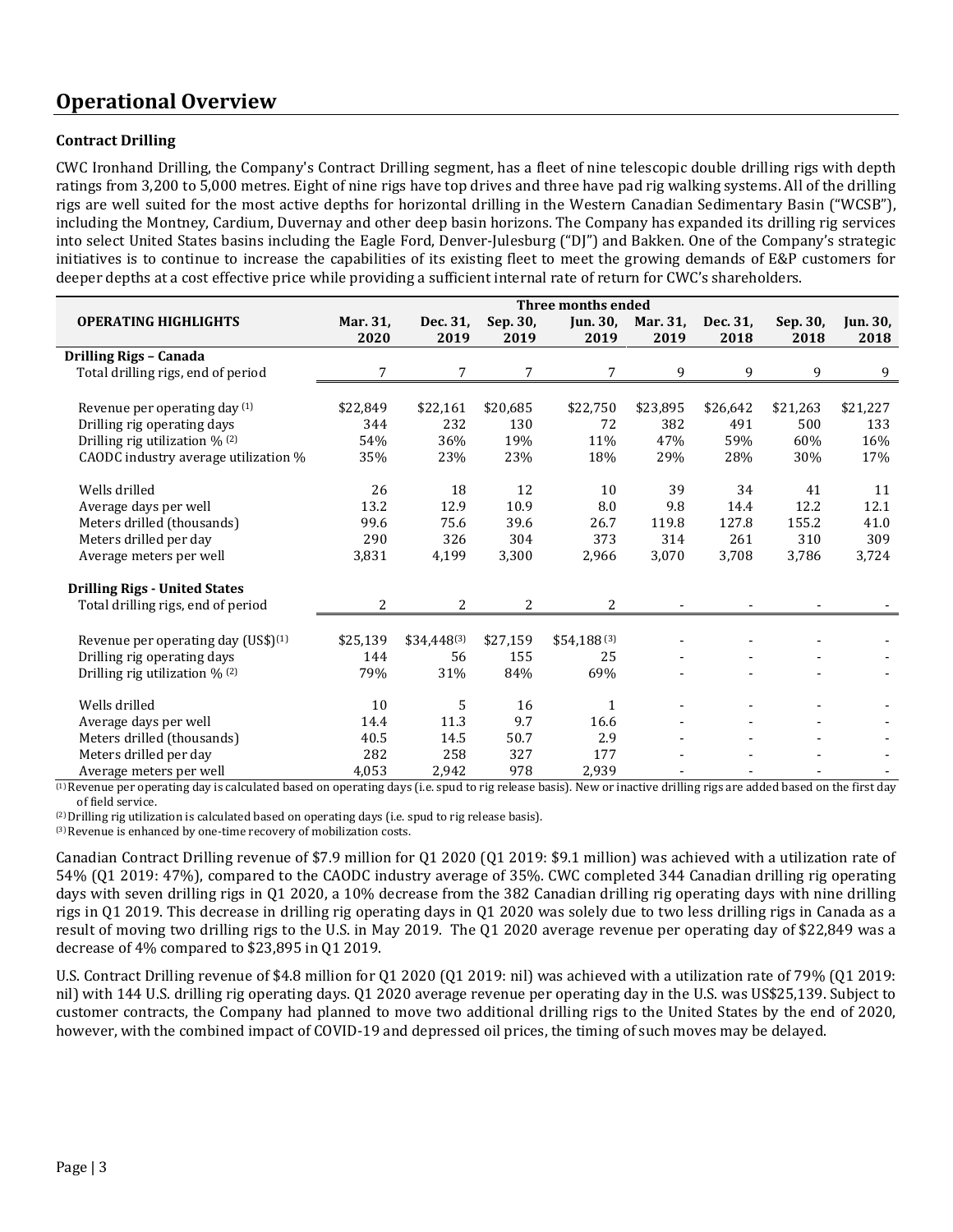#### **Production Services**

With a fleet of 145 service rigs, CWC is the largest well servicing company in Canada as measured by active fleet and operating hours. CWC's service rig fleet consists of 75 single, 56 double, and 14 slant rigs providing services which include completions, maintenance, workovers and well decommissioning with depth ratings from 1,500 to 5,000 metres. CWC has chosen to park 62 of its service rigs and focus its sales and operational efforts on the remaining 83 active service rigs due to the reduction in the number of service rigs currently required to service the WCSB, in part as a result of the Government of Alberta's mandated crude oil production curtailments.

CWC's fleet of nine coil tubing units consist of six Class I and three Class II coil tubing units having depth ratings from 1,500 to 3,200 metres. During the quarter, the Company discontinued operations of its coil tubing division and wrote down the value of the assets to their estimated disposal value. The Company will look at monetizing the coil tubing assets when market conditions in the oil and gas industry stabilize.

CWC's fleet of 12 swabbing rigs operate under the trade name CWC Swabtech. The swabbing rigs are used to remove liquids from the wellbore and allow reservoir pressures to push the commodity up the tubing. The Company has chosen to park seven of its swabbing rigs and focus its sales and operational efforts on the remaining five active swabbing rigs.

|                                                    | Three months ended |                 |                 |                 |                 |                 |                 |                 |
|----------------------------------------------------|--------------------|-----------------|-----------------|-----------------|-----------------|-----------------|-----------------|-----------------|
|                                                    | Mar. 31,           | Dec. 31,        | Sep. 30,        | <b>Jun. 30,</b> | Mar. 31,        | Dec. 31,        | Sep. 30,        | <b>Jun. 30,</b> |
| <b>OPERATING HIGHLIGHTS</b>                        | 2020               | 2019            | 2019            | 2019            | 2019            | 2018            | 2018            | 2018            |
| <b>Service Rigs</b>                                |                    |                 |                 |                 |                 |                 |                 |                 |
| Active service rigs, end of period                 | 83                 | 84              | 84              | 92              | 93              | 92              | 102             | 107             |
| Inactive service rigs, end of period               | 62                 | 62              | 64              | 56              | 55              | 56              | 46              | 41              |
| Total service rigs, end of period                  | 145                | 146             | 148             | 148             | 148             | 148             | 148             | 148             |
|                                                    |                    |                 |                 |                 |                 |                 |                 |                 |
| Operating hours                                    | 30,442             | 33,656          | 29,528          | 23,129          | 30,875          | 31,232          | 42,316          | 28,831          |
| Revenue per hour                                   | \$666              | \$664           | \$644           | \$646           | \$671           | \$663           | \$628           | \$642           |
| Revenue per hour excluding top                     |                    |                 |                 |                 |                 |                 |                 |                 |
| volume customers                                   | \$673              | \$682           | \$660           | \$687           | \$690           | \$696           | \$664           | \$677           |
| Service rig utilization % (1)                      | 56%                | 62%             | 52%             | 39%             | 53%             | 51%             | 63%             | 41%             |
| <b>Coil Tubing Units</b>                           |                    |                 |                 |                 |                 |                 |                 |                 |
| Active coil tubing units, end of period            | 0                  | 7               | 8               | 8               | 8               | 8               | 8               | 8               |
| Inactive coil tubing units, end of period          | 9                  | 2               | $\mathbf{1}$    | 1               | $\mathbf{1}$    | $\mathbf{1}$    | $\mathbf{1}$    | $\mathbf{1}$    |
| Total coil tubing units, end of period             | 9                  | 9               | 9               | 9               | 9               | 9               | 9               | $\overline{9}$  |
|                                                    | 486                | 448             | 318             | 301             | 1,730           | 1,647           | 898             |                 |
| Operating hours<br>Revenue per hour                | \$545              | \$646           | \$730           | \$830           | \$555           | \$625           | \$731           | 1,212<br>\$762  |
|                                                    |                    |                 |                 |                 |                 |                 |                 |                 |
| Coil tubing unit utilization % (1)                 | 11%                | 10%             | 6%              | 6%              | 34%             | 31%             | 17%             | 23%             |
| <b>Swabbing Rigs</b>                               |                    |                 |                 |                 |                 |                 |                 |                 |
| Active swabbing rigs, end of period                | 5                  | 5               | 5               | 8               | 8               | 8               | 9               | 8               |
| Inactive swabbing rigs, end of period              | 7                  | 8               | 8               | 5               | 5               | 5               | $\overline{4}$  | $\sqrt{5}$      |
| Total swabbing rigs, end of period                 | $\overline{12}$    | $\overline{13}$ | $\overline{13}$ | $\overline{13}$ | $\overline{13}$ | $\overline{13}$ | $\overline{13}$ | 13              |
|                                                    |                    |                 |                 |                 |                 |                 |                 |                 |
| Operating hours                                    | 1,088              | 1,141           | 865             | 661             | 1,655           | 2,313           | 881             | 958             |
| Revenue per hour<br>Swabbing rig utilization % (1) | \$300<br>33%       | \$282           | \$284<br>19%    | \$262<br>13%    | \$288<br>47%    | \$283<br>41%    | \$273<br>15%    | \$265<br>18%    |
|                                                    |                    | 35%             |                 |                 |                 |                 |                 |                 |

(1) Effective September 1, 2019, the CAODC changed its methodology on how it calculates service rig utilization. Service rig, coil tubing unit and swabbing rig utilization is now calculated based on 10 operating hours a day x number of days per quarter x 5 days a week divided by 7 days in a week to reflect maximum utilization available due to hours of service restrictions on rig crews. Utilization percentages have been retroactively updated to reflect this new CAODC methodology. Service and swabbing rigs requiring their 24,000 hour recertification, refurbishment or have been otherwise removed from service for greater than 90 days are excluded from the utilization calculation until their first day back in field service. Coil tubing units that were removed from service for greater than 90 days were excluded from the utilization calculation until their first day back in field service.

Production Services revenue was \$20.9 million in Q1 2020, down \$1.2 million (6%) compared to \$22.1 million in Q1 2019. The revenue decrease in Q1 2020 was a direct result of the rapid decrease in crude oil prices in March 2020 as the global health solutions to slow the spread of the COVID-19 virus resulted in a significant drop in demand for crude oil.

CWC's service rig utilization in Q1 2020 of 56% (Q1 2019: 53%) was driven by 30,442 operating hours being 1% lower than the 30,875 operating hours in Q1 2019. In addition, the Q1 2020 average revenue per hour of \$666 was slightly lower than the \$671 per hour in Q1 2019 as a result of lower boiler revenue during the quarter. Q1 2020 average revenue per hour of \$673 excluding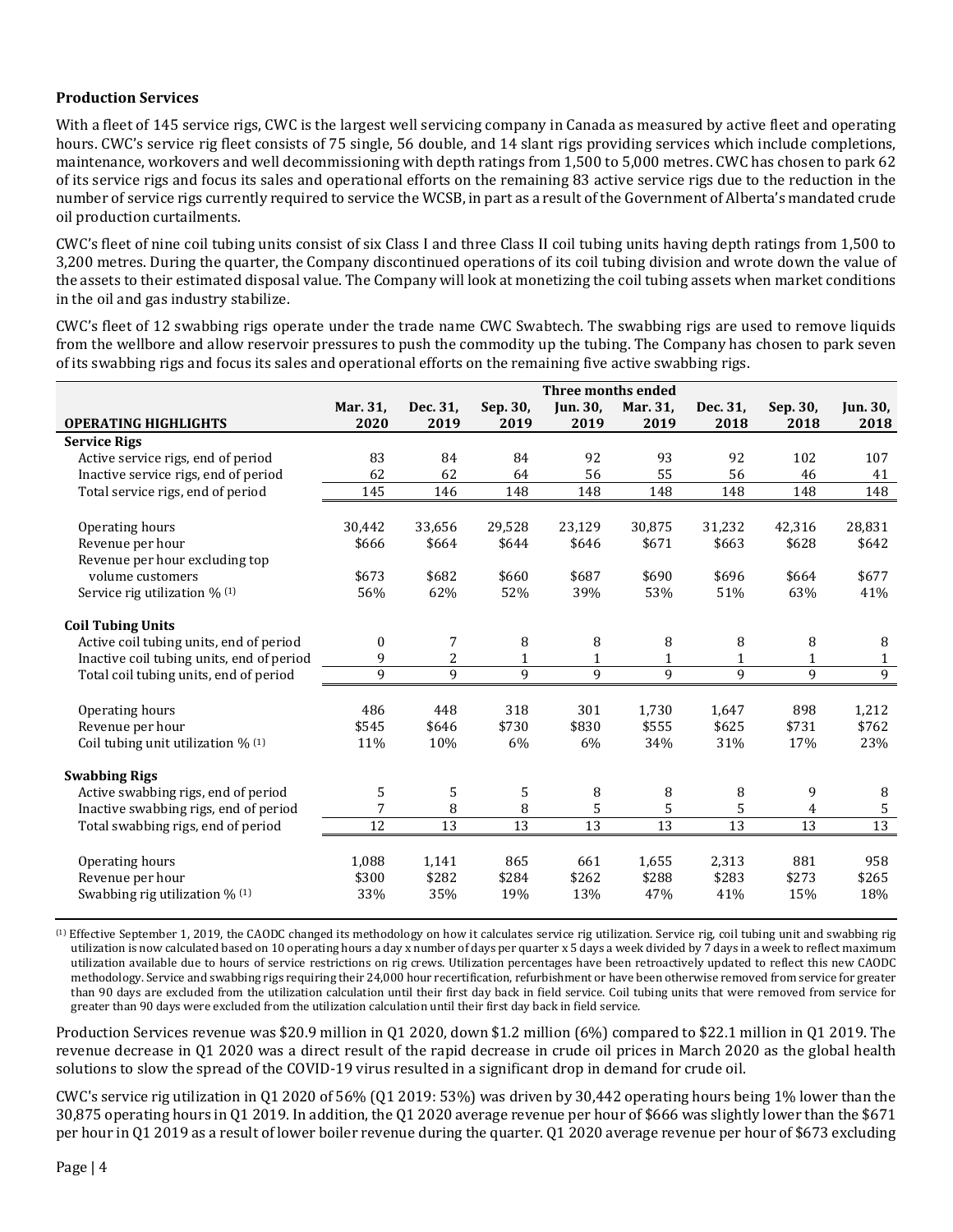the Company's top volume customers was \$17 per hour (2%) lower than Q1 2019 average revenue per hour of \$690 as CWC was able to increase its hourly rate with its largest volume customers while being more competitive at slightly lower rates offered by our competitors for its smaller volume customers.

CWC's coil tubing utilization in Q1 2020 of  $11\%$  (Q1 2019: 34%) with 486 operating hours was 72% lower than the 1,730 operating hours in Q1 2019. Average revenue per hour for coil tubing services of \$545 in Q1 2020 was \$10 per hour (2%) lower than \$555 in Q1 2019. As a result of the continued lower customer demand, the Company discontinued operations of its coil tubing division on March 17, 2020 and wrote down the value of these assets to their estimated disposal value. The Company will look at monetizing the coil tubing assets when market conditions in the oil and gas industry stabilize.

CWC swabbing rig utilization in  $01\ 2020$  of  $33\%$  (01 2019:  $32\%$ ) with 1,088 operating hours was  $34\%$  lower than the 1,655 operating hours in Q1 2019 as CWC had three less swabbing rigs active during the quarter compared to the prior year due to lower customer demand from continued low natural gas prices. Average revenue per hour for swabbing rigs of \$300 in Q1 2020 was 4% higher compared to \$288 in Q1 2019. In January 2020, CWC sold one of its inactive swabbing rigs for a current fleet of 12 swabbing rigs.

## **Capital Expenditures**

|                                        | Three months ended<br>March 31, | <b>Change</b> | <b>Change</b> |             |
|----------------------------------------|---------------------------------|---------------|---------------|-------------|
| \$ thousands                           | 2020                            | 2019          |               | $\%$        |
| Capital expenditures                   |                                 |               |               |             |
| Contract drilling                      | 786                             | 94            | 692           | 736%        |
| Production services                    | 1,993                           | 1,185         | 808           | 68%         |
| Other equipment                        | 26                              | 15            | 11            | 73%         |
|                                        | 2,805                           | 1,294         | 1,511         | 117%        |
|                                        |                                 |               |               |             |
| Growth capital                         | 1,335                           |               | 1,335         | $n/m^{(1)}$ |
| Maintenance and infrastructure capital | 1,470                           | 1.294         | 176           | 14%         |
| Total capital expenditures             | 2,805                           | 1,294         | 1,511         | 117%        |

(1) Not meaningful.

Capital expenditures of \$2.8 million in Q1 2020, an increase of \$1.5 million (117%) compared to \$1.3 million in Q1 2019.

The 2020 capital expenditure budget of \$6.7 million was approved by the Board of Directors on December 12, 2019 comprised of maintenance and infrastructure capital related to recertifications, additions and upgrades to field equipment for the drilling rig and service rig divisions as well as information technology infrastructure and growth capital to upgrade one of the drilling rigs. Given the current economic environment as a result of the COVID-19 health pandemic, the Company has reduced its 2020 captial expenditure budget by \$2.6 million (39%) to \$4.1 million. As \$2.8 million of the 2020 capital expenditure budget has been incurred in Q1 2020, the Company is effectively suspending any further capital expenditures, other than those in progress, for the remainder of 2020.

## **Outlook**

The COVID-19 health pandemic and the measures put in place to slow the spread of the virus has led to an estimated 30 million bbls/day global demand decline in crude oil from its pre COVID-19 global demand of 100 million bbls/day. To combat this demand decline, on April 12, 2020 OPEC along with Russia agreed to a record 9.7 million bbls/day crude oil reduction in production quotas for May and June 2020, reducing to 7.6 million bbls/day from July to December 2020 and then to 5.6 million bbls/day from January 2021 to April 2022. Along with OPEC+, the Group of 20 democratic countries ("G20") energy ministers met on April 10, 2020 and acknowledged that they have already reduced or will reduce through normal market price forces an additional 5 million bbls/day of crude oil. The U.S., Canada and Brazil are expected to contribute 3.7 million bbls/day with the other G20 oil producing nations contributing 1.3 million bbls/day. Together OPEC+ and the G20 are expected to reduce the supply of global crude oil to the market by 14.7 million bbls/day to offset almost half of the 30 million bbls/day demand decline. As a result, WTI dropped below US\$20/bbl and WCS remains below US\$10/bbl as oil storage levels quickly fill up with the only remaining action by E&P companies is to shut in more oil wells and further reduce capital expenditures.

Under these challenging global market conditions, CWC has acted quickly to implement cash saving initiatives to preserve cash resources and maintain balance sheet strength as well as retaining our most valuable asset – our key employees. Annual cash saving initiatives totaling \$10.3 million are anticipated to reduce full year direct operating expenses by \$4.4 million, selling and administrative expenses by \$3.3 million and capital expenditures by \$2.6 million. These cash saving initiatives will be achieved through the following actions: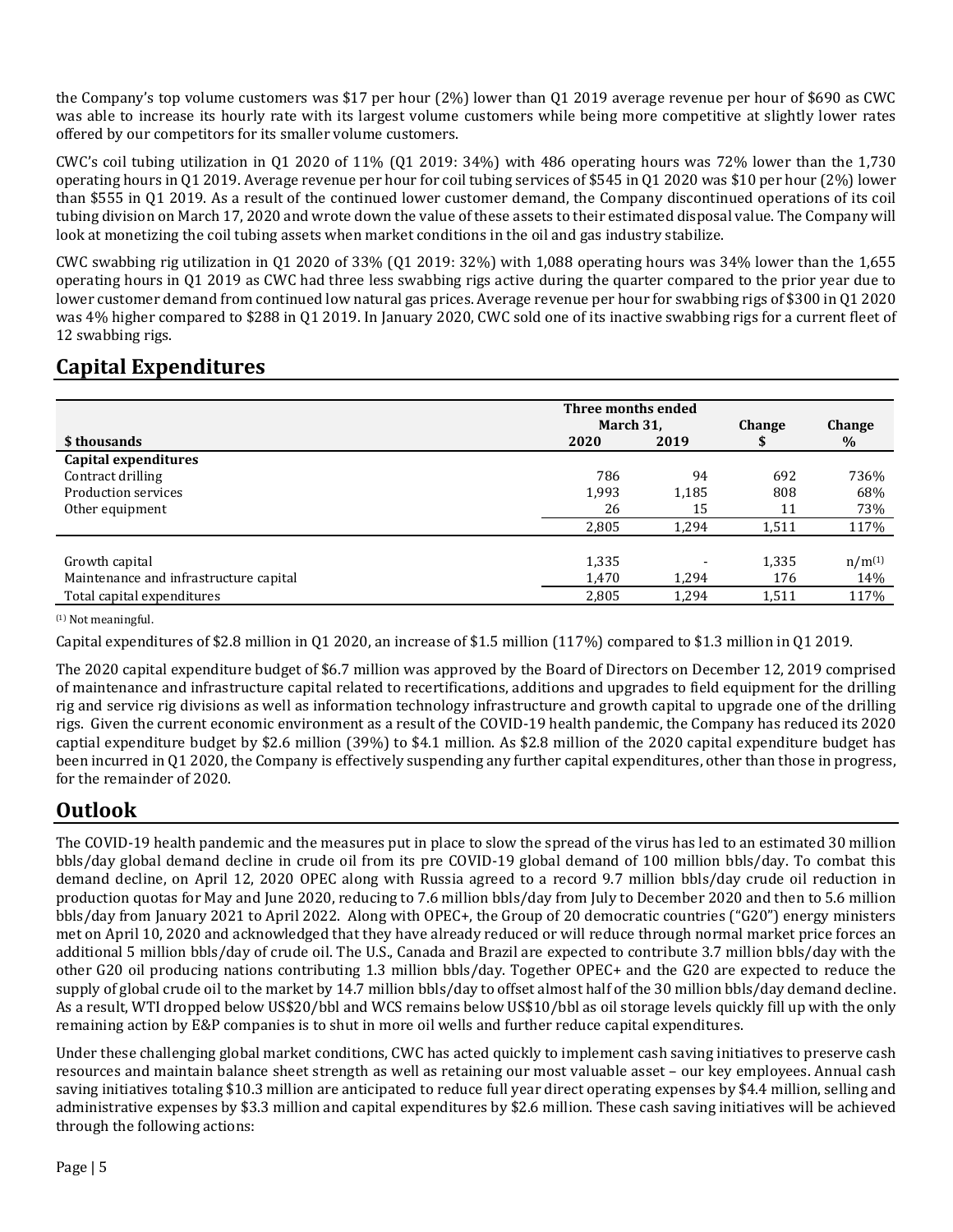- Reduction in Board of Director compensation by 25%;
- Reduction in President & CEO, senior management and all salaried employee compensation, including suspension of bonus programs, by 27%;
- Reduction in service rig field employee compensation by 13%;
- Reduction in 2020 capital expenditures by 39%;
- Discontinued operations of the coil tubing division;
- Reduction and deferral of rent and property tax payments on leased facilities; and
- Deferral of Alberta Workers' Compensation Benefit ("WCB") premiums for 2020 until 2021.

The Company has reduced its head count by 43% through departures and layoffs of its employees and contractors and incurred \$0.1 million in severance costs related to these layoffs in Q1 2020. CWC now has 355 employees as at April 15, 2020. In addition, the Company expects to receive approximately \$1.3 million under the Canada Emergency Wage Subsidy ("CEWS").

Additionally, the Company has been in contact with its four member banking syndicate and have received positive indications that they will continue to support CWC through these turbulent times.

On April 17, 2020, the Government of Canada announced a \$1.7 billion funding package to the Government of Alberta, Saskatchewan, British Columbia and the Alberta Orphan Well Association for well decommissioning and reclamation of abandoned and inactive wells. Being the largest service rig company in Canada, CWC will be a net beneficiary of this funding as the Company pivots from workover and maintenance work on producing wells to doing a greater percentage of its work on well decommissioning in its well servicing division.

Looking out to a medium and longer term, CWC is optimistic about the future of the oil and gas industry in Canada. On March 31, 2020, the Government of Alberta announced they will be investing \$1.5 billion into the Keystone XL pipeline and provide a \$6.0 billion loan guarantee to TC Energy to start construction of the pipeline immediately, which is expected to be operational by 2023. This pipeline will carry 830,000 bbls/day of crude oil to Gulf Coast refineries. Along with the anticipated completion of Enbridge's Line 3 pipeline in late 2020 which will carry 760,000 bbls/day to Minnesota and eastern refineries and the Trans Mountain expansion project carrying 890,000 bbls/day by late 2022 to the west coast for oversea markets, Canada should have sufficient capacity to resume growth in crude oil production. As such, CWC will remain focused on its operational and financial performance in the short-term, but recognize the need to pursue opportunities that have inevitably been created in this heavily discounted market to create medium and longer-term value for CWC's shareholders. With the support of the Board of Directors, management continues to actively pursue consolidation opportunities in North America. CWC cautions that there can be no guarantees that strategic opportunities will result in a transaction, or if a transaction is undertaken, as to its terms or timing.

#### **About CWC Energy Services Corp.**

CWC Energy Services Corp. is a premier contract drilling and well servicing company operating in the WCSB and the United States with a complementary suite of oilfield services including drilling rigs, service rigs, swabbing rigs and coil tubing units. The Company's corporate office is located in Calgary, Alberta, with a U.S. office in Denver, Colorado and operational locations in Nisku, Grande Prairie, Slave Lake, Sylvan Lake, Drayton Valley, Lloydminster, Provost and Brooks, Alberta. The Company's shares trade on the TSX Venture Exchange under the symbol "CWC".

For more information, please contact:

CWC Energy Services Corp. 610, 205 – 5th Avenue SW Calgary, Alberta T2P 2V7 Telephone: (403) 264-2177 Email: [info@cwcenergyservices.com](mailto:info@cwcenergyservices.com)

Duncan T. Au, FCPA, FCA, CFA President & Chief Executive Officer

Stuart King, CPA, CA Chief Financial Officer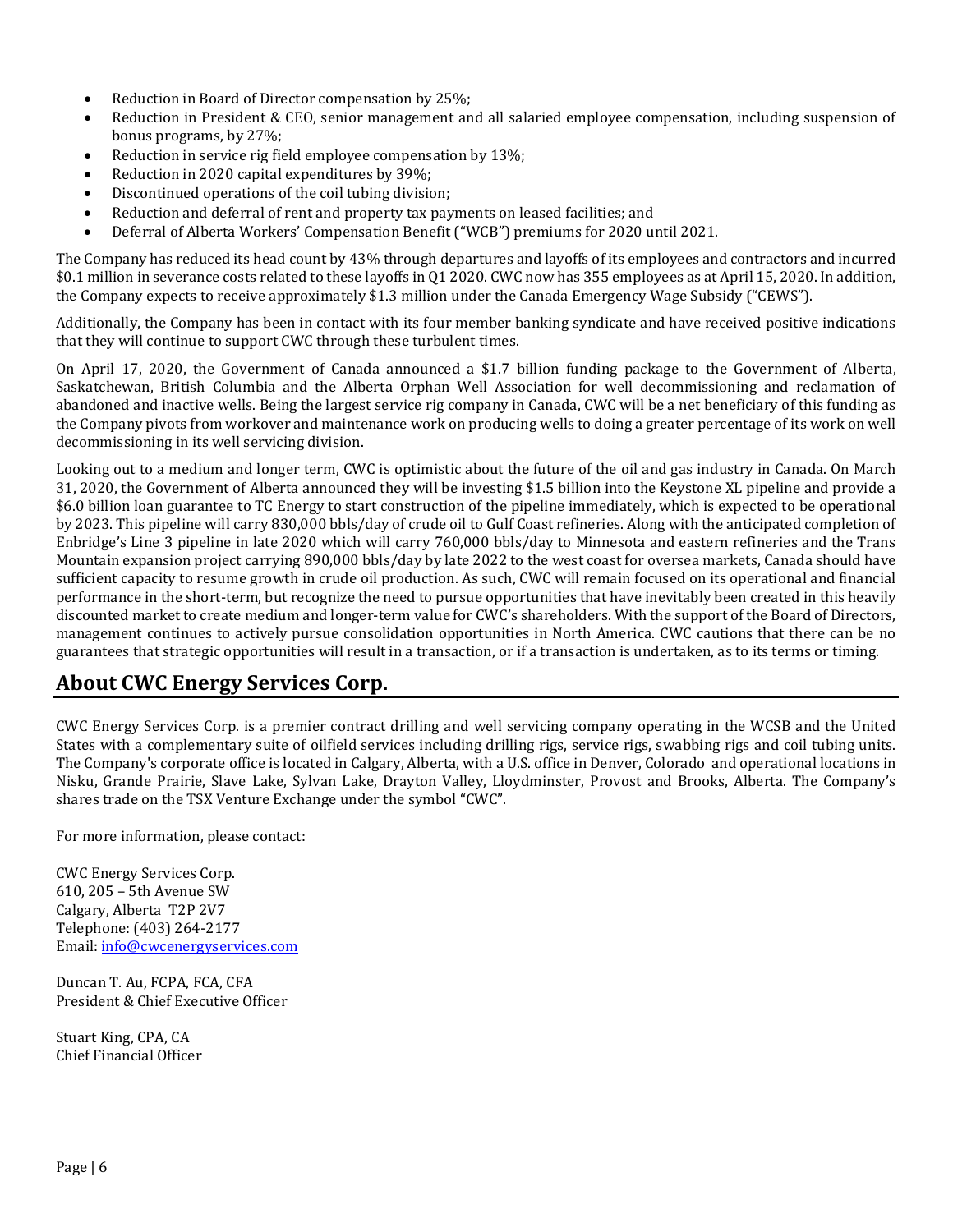# **Forward-Looking Information**

*This News Release contains certain forward-looking information and statements within the meaning of applicable Canadian securities legislation. Certain statements contained in this MD&A, including most of those contained in the section titled "Outlook" and including statements which may contain such words as "anticipate", "could", "continue", "should", "seek", "may", "intend", "likely", "plan", "estimate", "believe", "expect", "will", "objective", "ongoing", "project" and similar expressions are intended to identify forward-looking information or statements. In particular, this News Release contains forward-looking statements including management's assessment of future plans and operations, planned levels of capital expenditures, expectations as to activity levels, expectations on the sustainability of future cash flow and earnings, expectations with respect to crude oil and natural gas prices, activity levels in various areas, expectations regarding the level and type of drilling and production and related drilling and well services activity in the WCSB and U.S. basins, expectations regarding entering into long term drilling contracts and expanding its customer base, and expectations regarding the business, operations, revenue and debt levels of the Company in addition to general economic conditions. Although the Company believes that the expectations and assumptions on which such forward-looking information and statements are based are reasonable, undue reliance should not be placed on the forward-looking information and statements because the Company can give no assurances that they will prove to be correct. Since forward-looking information and statements address future events and conditions, by their very nature they involve inherent risks and uncertainties. Actual results could differ materially from those currently anticipated due to a number of factors and risksincluding the implications of the COVID-19 health pandemic on the Company's business, operations and personnel. These factors and risks include, but are not limited to, the risks associated with the COVID-19 health pandemic and their implications on the demand and supply in the drilling and oilfield services sector (i.e. demand, pricing and terms for oilfield drilling and services; current and expected oil and gas prices; exploration and development costs and delays; reserves discovery and decline rates; pipeline and transportation capacity; weather, health, safety and environmental risks), significant expansion measures to stop the spread of COVID-19 further restricting or prohibiting the operations of the Company's facilities and operations, actions to ensure social distancing due to COVID-19, the Company's cash saving initiatives, integration of acquisitions, competition, and uncertainties resulting from potential delays or changes in plans with respect to acquisitions, development projects or capital expenditures and changes in legislation, including but not limited to tax laws, royalties and environmental regulations, stock market volatility and the inability to access sufficient capital from external and internal sources. Accordingly, readers should not place undue reliance on the forward-looking statements. Readers are cautioned that the foregoing list of factors is not exhaustive. Additional information on these and other factors that could affect the Company's financial results are included in reports on file with applicable securities regulatory authorities and may be accessed through SEDAR at [www.sedar.com.](http://www.sedar.com/) The forward-looking information and statements contained in this News Release are made as of the date hereof and the Company undertakes no obligation to update publicly or revise any forward-looking information or statements, whether as a result of new information, future events or otherwise, unless so required by applicable securities laws. Any forward-looking statements made previously may be inaccurate now.*